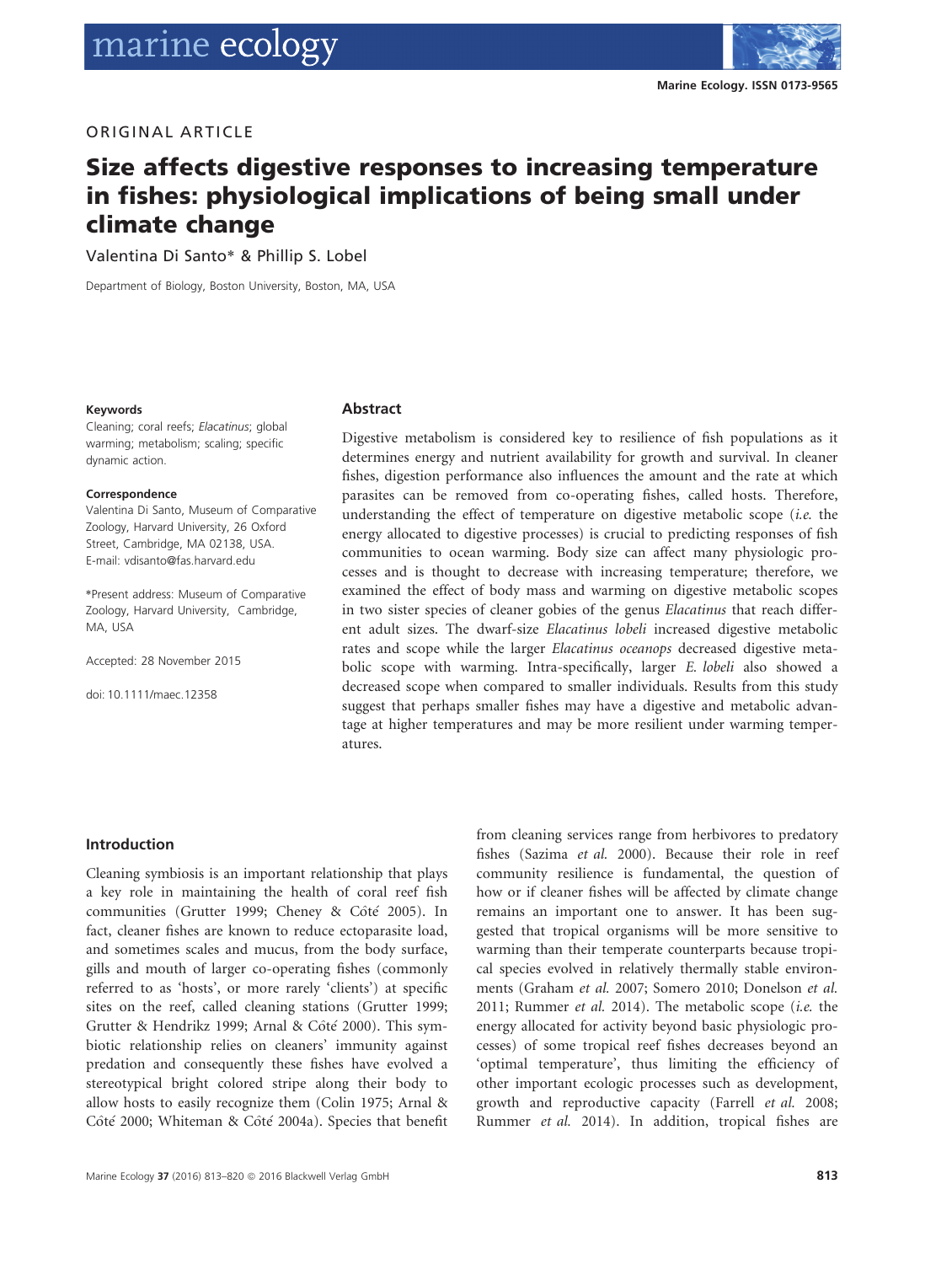thought to live close to their upper thermal limits, thus making them more vulnerable to even small  $(2-3 \degree C)$ increases in temperature. While locomotion is a commonly used index of aerobic performance in ectotherms (Batty & Blaxter 1992; Johansen & Jones 2011), an alternative way to assess the degree of biologic impairment caused by changes in environmental conditions in sluggish, site-attached fishes is to quantify the change in oxygen consumption rates during the specific dynamic action (SDA, or digestive metabolism; Hesthagen et al. 1995; Pang et al. 2011). In fishes, SDA occurs after feeding and represents the energy to ingest, digest, absorb and assimilate food (Von Herbing & White 2002; Pirozzi & Booth 2009; Tirsgaard et al. 2014). Metabolic rates exhibit a peak during SDA ( $MO_{2peak}$ ), and termination of SDA is linked to the return of appetite in fish (Jobling 1981; Ferry-Graham & Gibb 2001; Papastamatiou & Lowe 2004; Sims et al. 2006; Di Santo & Bennett 2011a). As return of appetite is fundamental to trigger cleaning behavior (Arnal & Côté 2000; Sazima et al. 2000), and the amount of energy available for digestion and the duration of the SDA response are critical to feeding rates (Sims & Davies 1994; Pang et al. 2011), identifying the effect of temperature on digestive metabolism will improve predictions about future dynamics of cleaning symbiosis.

With the recent increase in temperature as a consequence of anthropogenic activities (IPCC, 2013), several studies have also started to document a decrease in body size across many species of ectotherms, including fishes (Daufresne & Boët 2007; Gardner et al. 2011). As body size directly correlates with metabolism, food requirements, and intra- and inter-specific competition for resources (Daufresne et al. 2009; Ohlberger et al. 2012), it is plausible that smaller fishes may gain an advantage under warming scenarios expected by the end of the century because they require less energy to survive. Smaller fishes tend to be more tolerant to warming-induced low oxygen levels in the environment and may, as a consequence, be more tolerant to increasing temperatures (Frederich & Pörtner 2000). Members of the genus Elacatinus are common cleaner fishes in the Caribbean (Sazima et al. 2000; Taylor & Hellberg 2006; Randall & Lobel 2009). Some live in monogamous pairs while others live in large groups and are highly social (Whiteman & Côté 2004a,b). Two sister species in this genus have similar shapes and general morphologies, but different adult sizes, the larger Elacatinus oceanops inhabiting coral reefs in the Florida Keys, and the dwarf-size Elacatinus lobeli living in the Belizean Meso-American Barrier Reef (Randall & Colin 2009). The two fishes were considered different morphs of the same species until genetic data confirmed size-related differences that supported a species-level designation (Taylor & Hellberg 2005, 2006;

Randall & Colin 2009). Here we tested the effect of body mass and temperature on digestive metabolic rates in adult cleaner gobies, and hypothesized that oxygen consumption during digestion would increase beyond routine rates in the smaller E. lobeli while it would decrease in the larger E. oceanops when ambient temperature is raised.

## Methods

#### Study system and experimental design

Juvenile *Elacatinus lobeli* ( $n = 12$ ) were collected at Wee Wee Caye, Belize (16°45' N, 88°8' W), while juvenile Elacatinus oceanops ( $n = 12$ ) were collected in the Florida Keys, USA (25°9' N, 80°17' W) and held according to the approved Institutional Animal Care and Use protocol n. 11-041 at Boston University. Fishes were divided by species and randomly assigned to three acclimation groups containing four individuals each. All groups were maintained in well-aerated and filtered 130-l aquaria, containing artificial seawater (Instant Ocean and DI water). Water quality in each tank was monitored weekly to test for ammonia, nitrites and nitrates. Aquaria were kept at a diel photoperiod of 12 h light:12 h dark and temperature was initially set at  $24 \pm 0.5$  °C with a submersible Ebo Jager 50-W aquarium heater. After a 2 week period at 24 °C, water temperatures were unchanged, or increased or decreased 0.5 °C per day until acclimation temperatures of 20, 24 and 28 °C were reached. These temperatures were chosen because they are experienced by both fishes in the wild (Table 1). Fishes were held at final acclimation conditions for a year before trials to ensure full acclimation to experimental conditions (Beitinger & Bennett 2000; Fangue & Bennett 2003) and allow the fish to reach adult size  $(E. \; \text{lobeli:} \quad 1.30 \pm 0.21 \; \text{g}, \quad E. \; \text{oceanops:} \quad 2.96 \pm 0.18 \; \text{g};$ Colin 1975; Randall & Colin 2009). Fish were fed a mixed diet of fresh frozen mysis shrimp and marine flakes twice daily ad libitum throughout the holding and acclimation period.

### Measurement of routine and digestive metabolic rates

Oxygen consumption rates (MO<sub>2</sub> in mgO<sub>2</sub>•g<sup>-1</sup>•h<sup>-1</sup>) at pre-feeding state (routine metabolic rate, or  $MO_{2\text{rout}}$ ) were determined at each temperature (i.e. 20, 24, 28 °C) using a custom-made closed respirometer (0.465 l) equipped with a circulating pump (Eheim, Deizisau, Germany; model 1043). Gobies  $(n = 4$  per acclimation temperature, per species) were individually placed in the respirometer for 24 h to allow them to get accustomed to the experimental set up. During this time the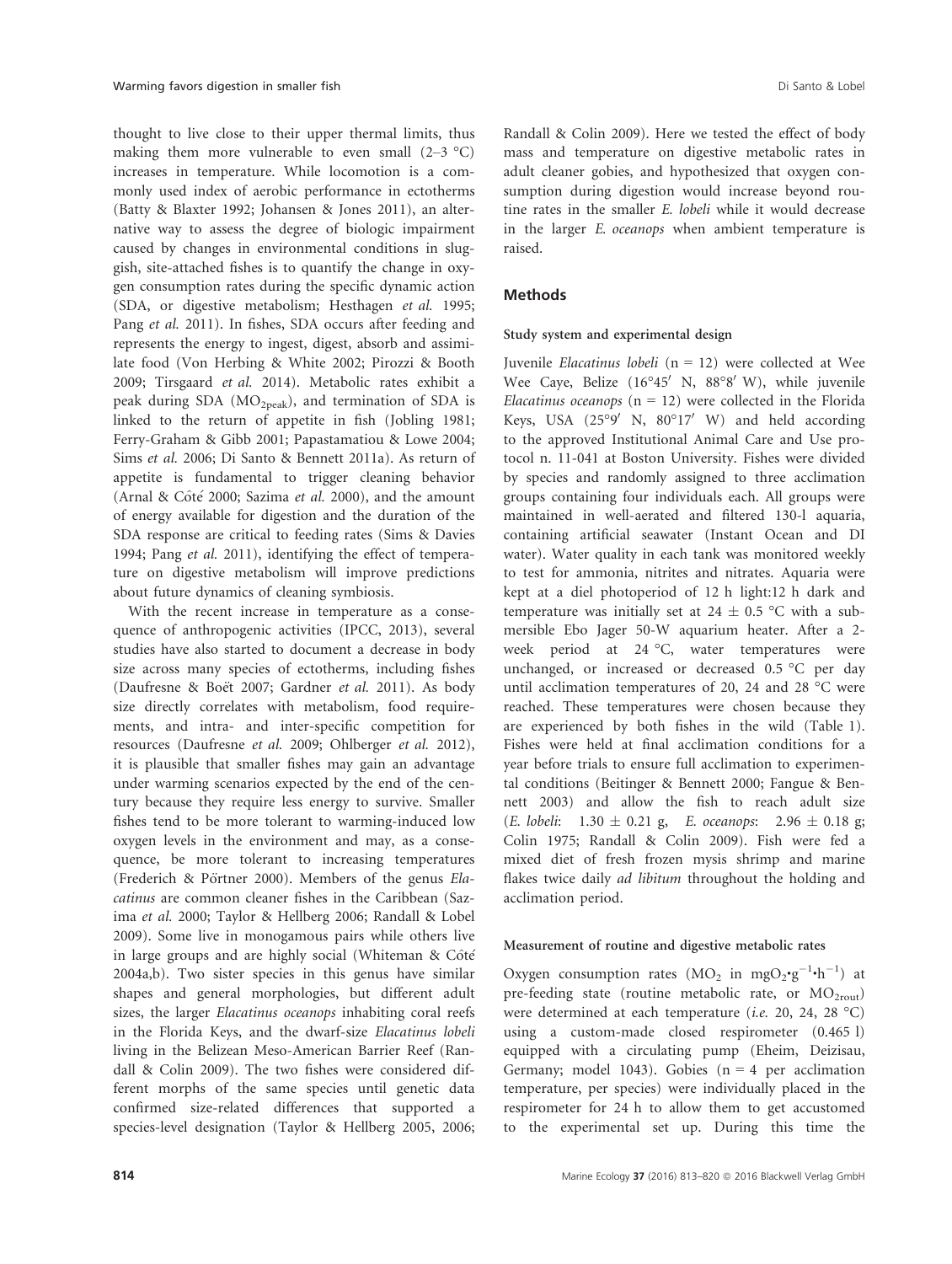| month      | mean $T$ ( $^{\circ}$ C) |                | mean $T_{min}$ ( $°C$ ) |                | mean $T_{\text{max}}$ (°C) |                |
|------------|--------------------------|----------------|-------------------------|----------------|----------------------------|----------------|
|            | WWC, Belize              | Key Largo, USA | WWC, Belize             | Key Largo, USA | WWC, Belize                | Key Largo, USA |
| Jan        | $25.8 \pm 0.3$           | $22.0 \pm 0.4$ | $25.3 \pm 0.3$          | $21.6 \pm 0.4$ | $26.3 \pm 0.3$             | $22.5 \pm 0.4$ |
| Feb        | $26.4 \pm 0.3$           | $22.5 \pm 0.3$ | $25.9 \pm 0.3$          | $21.8 \pm 0.4$ | $27.0 \pm 0.3$             | $22.7 \pm 0.4$ |
| Mar        | $27.0 \pm 0.2$           | $23.5 \pm 0.2$ | $26.4 \pm 0.2$          | $23.1 \pm 0.3$ | $27.6 \pm 0.2$             | $24.0 \pm 0.3$ |
| Apr        | $28.0 \pm 0.2$           | $25.8 \pm 0.2$ | $27.5 \pm 0.1$          | $25.3 \pm 0.2$ | $28.6 \pm 0.1$             | $26.1 \pm 0.2$ |
| May        | $28.8 \pm 0.1$           | $28.0 \pm 0.2$ | $28.3 \pm 0.1$          | $27.8 \pm 0.2$ | $29.4 \pm 0.2$             | $28.6 \pm 0.2$ |
| Jun        | $29.2 \pm 0.2$           | $30.0 \pm 0.2$ | $28.7 \pm 0.2$          | $29.7 \pm 0.2$ | $29.8 \pm 0.2$             | $30.5 \pm 0.2$ |
| Jul        | $28.8 \pm 0.1$           | $30.6 \pm 0.6$ | $28.6 \pm 0.2$          | $30.3 \pm 0.2$ | $29.6 \pm 0.2$             | $31.0 \pm 0.2$ |
| Aug        | $29.4 \pm 0.2$           | $31.0 \pm 0.2$ | $28.9 \pm 0.2$          | $30.7 \pm 0.2$ | $30.0 \pm 0.1$             | $31.4 \pm 0.2$ |
| Sep        | $29.6 \pm 0.2$           | $30.1 \pm 0.2$ | $29.0 \pm 0.2$          | $29.9 \pm 0.2$ | $30.2 \pm 0.2$             | $30.5 \pm 0.2$ |
| Oct        | $28.7 \pm 0.2$           | $28.2 \pm 0.2$ | $28.2 \pm 0.2$          | $28.0 \pm 0.2$ | $29.3 \pm 0.2$             | $28.6 \pm 0.3$ |
| Nov        | $27.2 \pm 0.2$           | $24.8 \pm 0.2$ | $26.7 \pm 0.2$          | $24.5 \pm 0.2$ | $27.7 \pm 0.2$             | $25.2 \pm 0.2$ |
| <b>Dec</b> | $26.2 \pm 0.3$           | $23.3 \pm 0.4$ | $25.7 \pm 0.3$          | $23.0 \pm 0.4$ | $26.8 \pm 0.3$             | $23.7 \pm 0.3$ |
| mean       | $27.8 \pm 0.2$           | $26.7 \pm 0.2$ | $27.3 \pm 0.2$          | $26.4 \pm 0.2$ | $28.4 \pm 0.2$             | $27.2 \pm 0.2$ |

**Table 1.** Temperature (T) parameters (mean  $\pm$  SEM) from two sites, Wee Wee Caye (WWC), Belize, and Key Largo, USA, between 2004 and 2014. Underlined mean pairs (between the two sites) are not statistically different (Student's t-test;  $\alpha$  = 0.05).

respirometer chamber was kept open and water was continuously filtered and aerated to maintain normoxic conditions. The respirometer chamber was submersed in a temperature-controlled water bath, fitted with a Pro-ODO YSI oxygen probe, a valve to insert a pipette with food, and covered with dark plastic to reduce disturbance. Pre-feeding oxygen consumption  $(MO<sub>2</sub>_{\text{out}})$  was first measured for 30 min prior to feeding at 5-min intervals. After  $MO_{2\text{rout}}$  measurements were completed, the respirometer chamber valve was opened, and fish were offered 0.5% of their body weight in food (mysis shrimp; National Research Council 1993) with a disposable pipette. In preliminary trials this amount of food represented the greatest quantity that both species of gobies would ingest without force-feeding. As force-feeding has been shown to influence digestion (Wetherbee et al. 1987; Di Santo & Bennett 2011a), all fishes in this study were allowed to feed voluntarily. If fish did not ingest food within a few seconds, the experiment was aborted. Food ingestion was confirmed by direct observation, and the respirometer valve was immediately closed and oxygen measurements resumed. Oxygen consumption during digestion was measured at 30-min intervals for 4 h. This time frame was chosen because preliminary trials revealed that oxygen consumption returned to routine levels after SDA within 4 h in these fishes. Dissolved oxygen in the respirometer never dropped below 80% saturation levels (Steffensen 1989). All metabolic rates were mass-adjusted using a scaling co-efficient of 0.9 as suggested by White et al. (2006) and White & Seymour (2011). Following each trial, blank respirometers were run for 1 h to adjust for background respiration, but oxygen decline was never detected in the empty respirometers.

#### Statistical analysis

We quantified the following parameters:  $MO_{2\text{rout}}$ ,  $SDA<sub>peak</sub>$ , digestive metabolic scope ( $SDA<sub>peak</sub> - MO<sub>2</sub>$ <sub>nout</sub>) and duration – calculated as the time period from feeding event to return of oxygen consumption rates to pre-feeding levels. The effects of species, size and temperature on metabolic parameters were determined using a full factorial three-way analysis of variance (ANOVA), after homogeneity of variance was confirmed. Return of metabolic rates to pre-feeding levels after MO<sub>2peak</sub> was determined by repeated-measure ANOVA followed by Dunnett's test. All statistical decisions were based on  $\alpha = 0.05$ . All statistical analyses were performed in JMP PRO version 11 (SAS Institute, Cary, NC, USA).

### Results

Mean mass-adjusted  $MO_{2\text{rout}}$  were not statistically different between species at each temperature treatment (oneway ANOVA,  $P = 0.08$ ) or among temperatures when analysed intra-specifically (one-way ANOVA,  $P > 0.05$ ; Fig. 1). Following food ingestion,  $MO<sub>2</sub>$  increased to a peak after about 60 min in both species regardless of temperature before returning to pre-feeding levels (Fig. 1).  $SDA<sub>peak</sub>$  was significantly affected by temperature, species and mass (three-way ANOVA, P < 0.0001; Fig. 2). In particular, increase in mass reduced SDA<sub>peak</sub> across species ( $P = 0.0005$ ) but we also observed interactions between species and temperature  $(P = 0.03)$ . In Elacatinus lobeli, SDA<sub>peak</sub> increased with temperature  $(P = 0.002)$  but decreased with mass  $(P = 0.01)$ ; we found no interactions between temperature and mass  $(P = 0.1)$ . By contrast, in *Elacatinus oceanops* SDA<sub>peak</sub> did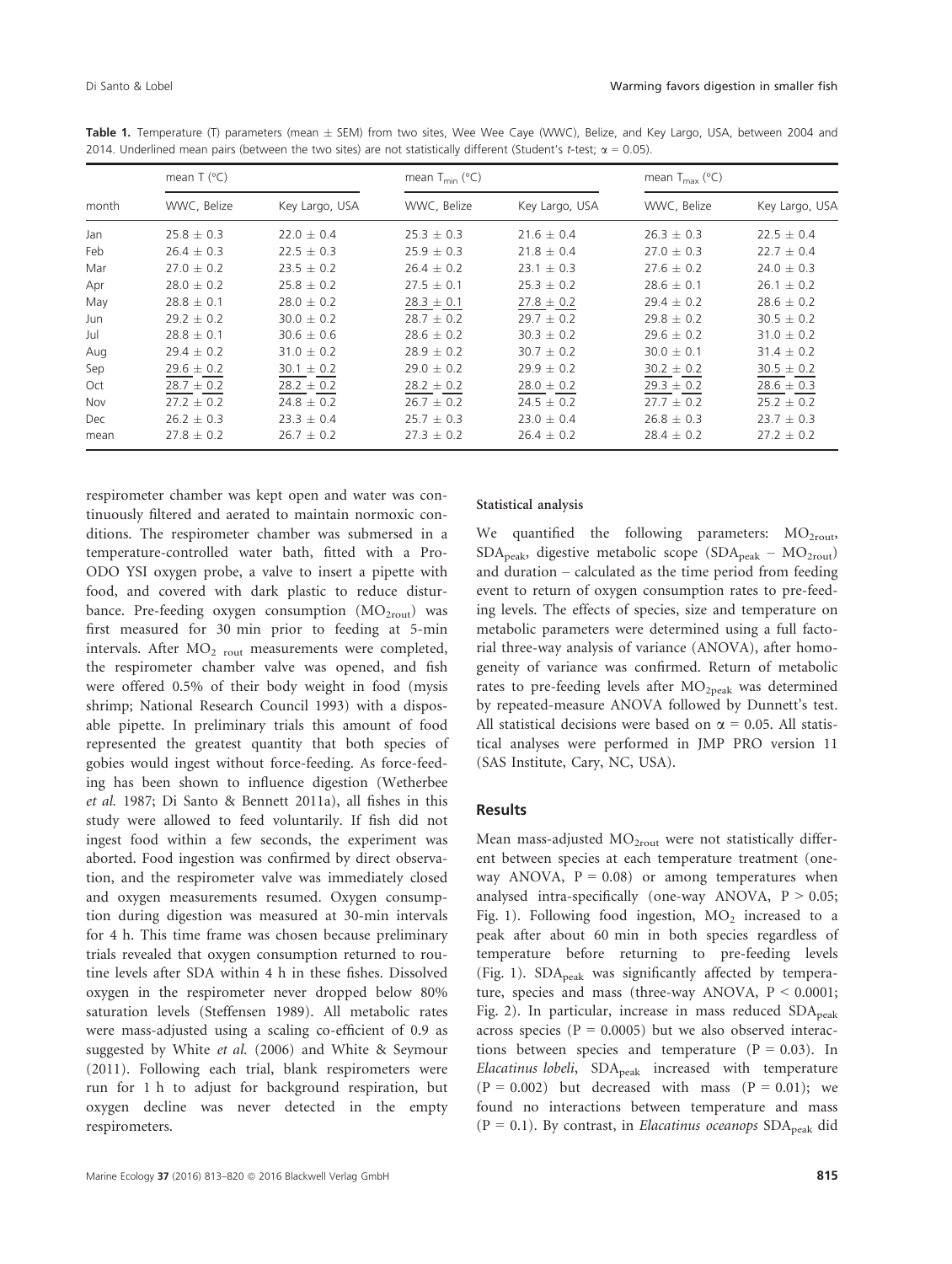

Fig. 1. Mass-adjusted oxygen consumption rates (MO<sub>2</sub> in mgO<sub>2</sub>•g<sup>-1</sup>•h<sup>-1</sup>: mean ± SEM) in adult *Elacatinus lobeli* and *Elacatinus oceanops* acclimated at three temperatures over time. Post-feeding (time > 0 min) MO<sub>2</sub> peaked for both species at 60 min, regardless of temperature (repeated-measures analysis of variance,  $P = 0.01$ ,  $n = 12$  per species). Asterisks indicate metabolic rates that differ significantly from pre-feeding levels (controls) at each temperature treatment (Dunnett's test,  $\alpha = 0.05$ ). Food ingestion occurred at time 0 after 30 min of routine oxygen consumption measurements.

not significantly change with temperature  $(P = 0.07)$  but decreased with body mass  $(P = 0.001)$ . Within temperature treatments, larger body mass reduced the  $SDA<sub>peak</sub>$  of E. lobeli at 28 °C ( $P = 0.02$ ) and of E. oceanops at 20 (P = 0.006) and 24 °C (P = 0.02). Finally, digestive metabolic scope was significantly affected by temperature, species and mass (three-way ANOVA,  $P = 0.0001$ ), with the strongest factor being species ( $P = 0.005$ ; Fig. 3). In E. lobeli, higher temperatures significantly increased digestive metabolic scope ( $P = 0.02$ ) but mass had no significant effect ( $P = 0.2$ ). In *E. oceanops*, only temperature had a significant effect on digestive metabolic scope by reducing energy available for digestion ( $P = 0.004$ ). The total net amounts of oxygen used during SDA (after subtracting the routine oxygen consumption) were:  $1.09 \pm 0.13$ (at 28 °C),  $0.45 \pm 0.11$  (at 24 °C),  $0.35 \pm 0.12$  (at 20 °C) mgO<sub>2</sub>•g<sup>-1</sup> in *E. lobeli* and 0.05 ± 0.03 (at 28 °C),  $0.15 \pm 0.02$  (at 24 °C),  $0.15 \pm 0.04$  (at 20 °C) mgO<sub>2</sub>•g<sup>-1</sup> in E. oceanops. Time to return to  $MO_{2\text{rout}}$  levels after MO2peak differed between the two species (Fig. 1).

## Discussion

This study aimed to evaluate the effect of temperature and size on routine and digestion metabolism in two sister species of cleaner gobies of the genus Elacatinus. We found that temperature had a significant effect on digestive metabolic rate and scope but that this differed between the species. The larger Elacatinus oceanops decreased digestive metabolic scope while the smaller Elacatinus lobeli increased it at the highest temperature (28 °C). Generally, body mass had a significant effect on digestive metabolic rates by increasing metabolic scope at 20 and 24 °C, and decreasing it at 28 °C. Body temperature in aquatic ideal poikilotherms, such as fishes, closely matches their thermal environment; and most physiologic processes are profoundly influenced by changes in temperature (Fry & Hart 1948; Fry 1971; Magnuson et al. 1979; Di Santo & Bennett 2011b; Pang et al. 2011). In particular, digestive processes are known to be sensitive to temperature in fishes that experience thermally fluctuating environments (Wurtsbaugh & Neverman 1988; Neverman & Wurtsbaugh 1994; Sims et al. 2006; Wells et al. 2009; Di Santo & Bennett 2011a). Nonetheless, it is not unusual to observe low sensitivity of metabolic rates to a range of temperatures in some fishes especially if they have evolved in relatively stable thermal environments (Windell et al. 1978; Di Santo & Bennett 2011a,b).

Although the sample size per treatment was low ( $n = 4$ ) per species), the results from this study still show differences in digestive metabolic responses in sister species that differ in adult size and that were acclimated at the same temperatures. In fact, warming reduced the digestive scope of Elacatinus oceanops but enhanced it in Elacatinus lobeli. For both species, post-prandial metabo-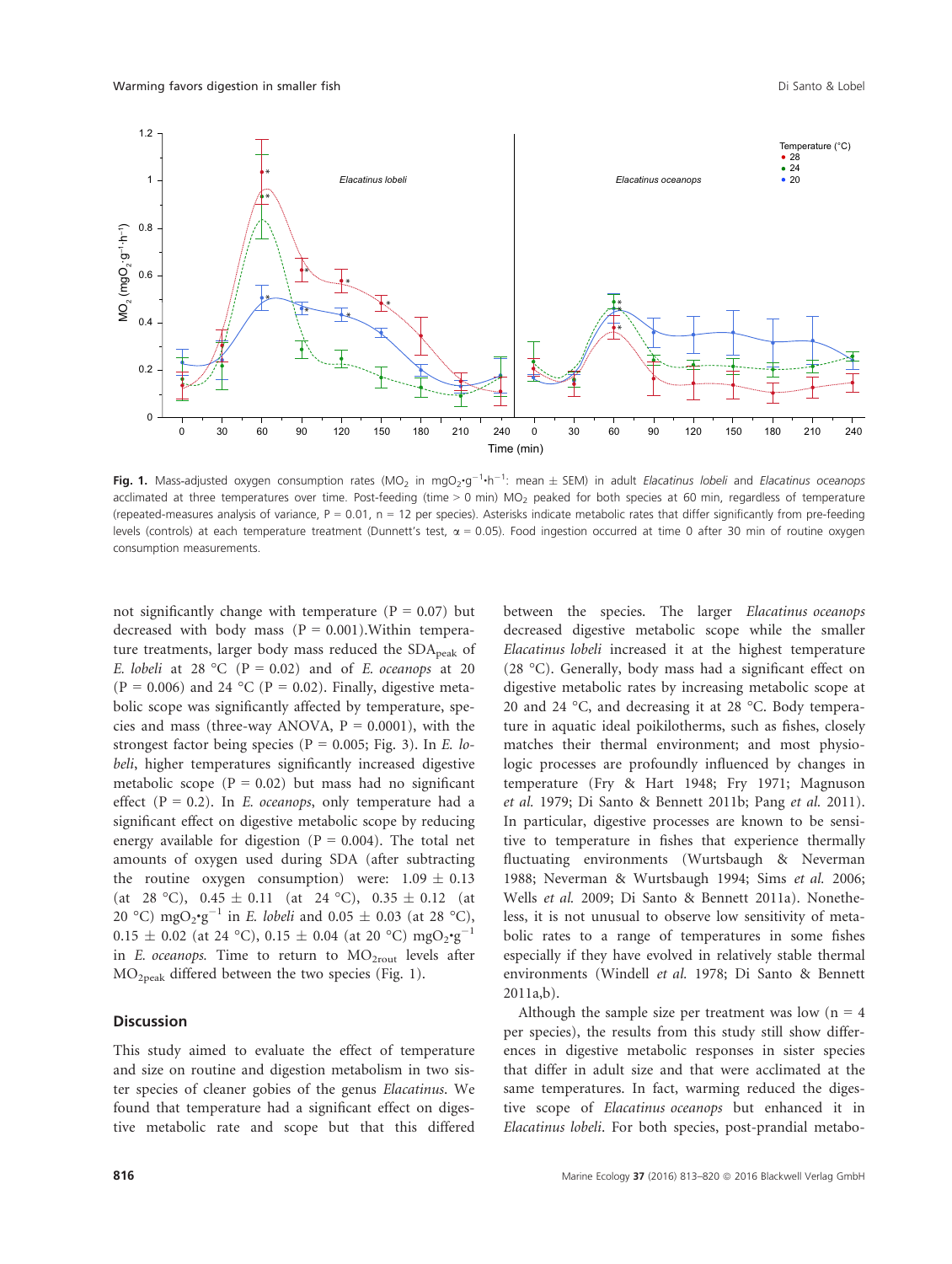



Fig. 3. Digestive scope (peak specific dynamic action – routine metabolic rates; in mgO<sub>2</sub>∙g<sup>-1</sup>•h<sup>-1</sup>: mean  $\pm$  SEM) in adult *Elacatinus* lobeli and Elacatinus oceanops acclimated at three temperatures. Temperature significantly affects the digestive scope in both species (three-way analysis of variance,  $P < 0.01$ ,  $n = 12$  per species).

lism peaked after about 60 min of ingestion regardless of temperature, suggesting a temperature-insensitive but time-dependent increase in digestive activity. Digestive peak metabolism (MO<sub>2peak</sub>) was significantly affected by body mass in both species. Additionally, E. oceanops only showed a clear peak in digestive metabolism at 24 °C, and exhibited high variability in  $MO_{2peak}$  over time at 20 and 28 °C. These results are not unusual, as coral reef fishes living close to the limit of their thermal optimum often show high variability in responses to threshold temperatures (Rummer et al. 2014). According to the oxygen capacity limited thermal tolerance hypothesis advanced by Pörtner & Farrell (2008), reduced thermal tolerance windows are associated with a mismatch between oxygen demand and supply at high temperatures. In this case, the post-prandial metabolic rates of fishes acclimated at



28 °C would be determined by the capacity of the cardiorespiratory system to deliver oxygen to tissues (Pörtner & Farrell 2008). At high temperatures, oxygen becomes a limiting factor and sets the upper limit of digestive metabolisms in aquatic ectotherms (Pörtner et al. 2006; Kassahn et al. 2009). Beyond their thermal optima, at pejus temperatures (where metabolic performance transitions from its optimum to an increasingly impairing condition; Frederich & Pörtner 2000), fish increase energy demand to re-establish ion balance, thereby limiting the capacity to further enhance digestive performance (Jobling 1981; Pang et al. 2011). Variations in digestive performance and decline above thermal optima were also analysed in different populations of killifish (McKenzie et al. 2013), suggesting that warming may exert a markedly negative effect on key aerobic performances such as digestion in tropical fishes. In the present study, E. oceanops only showed a clear peak in digestive metabolism at the mid temperature of 24 °C, suggesting that this may approximate the thermal optimum for digestion in this species. Conversely, E. lobeli exhibited an increase in metabolic scope at the highest temperature as well  $(28 \text{ °C})$ , implying that metabolic capacity can be enhanced at high temperatures in this smaller goby. Given these results we predict that smaller fishes have the potential to obtain a significant digestive advantage by occupying warming environments, but more species-systems need to be tested.

The duration of the SDA response has been shown to decrease with increasing body mass in juvenile Atlantic cod Gadus morhua (Von Herbing & White 2002). Although prolonged contact of food with digestive surfaces is known to enhance nutrient absorption (Di Santo & Bennett 2011a), this strategy is thought to be more beneficial to intermittent feeders such as large predators (Sims et al. 2006; Di Santo & Bennett 2011a). For contin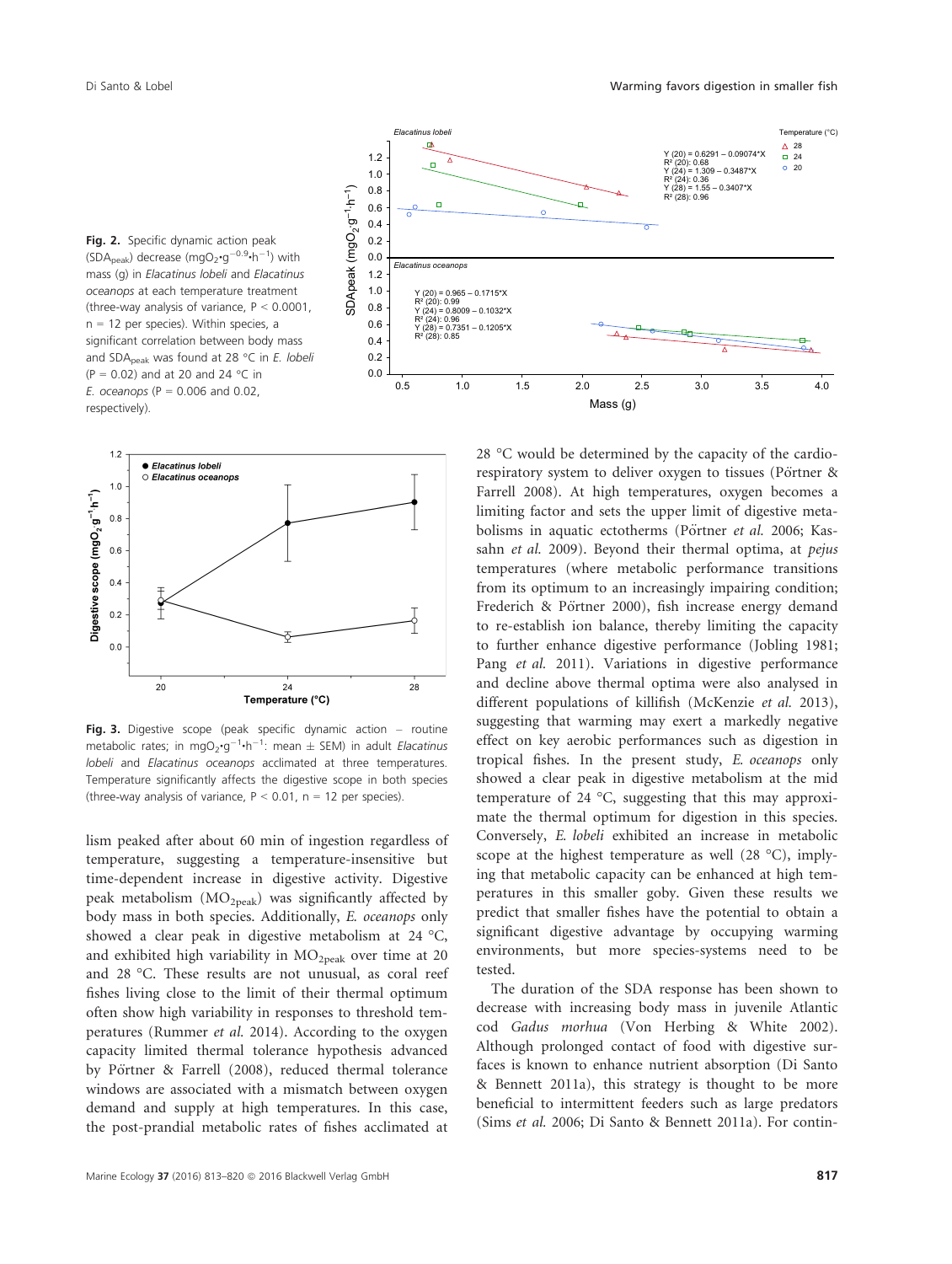uous feeders like cleaner gobies, faster digestion rates and therefore quicker return of appetite may be more advantageous than more efficient but discontinuous food absorption (Wurtsbaugh & Neverman 1988) as these fishes remove parasites from their hosts (and therefore, digest) throughout the day. Cessation of the SDA response is key to return of appetite and initiation of feeding in fishes (Sims & Davies 1994). It is therefore possible that further warming might increase Elacatinus oceanops cleaning rates, because digestive processes will be less efficient at higher temperatures. However digestion efficiency was not measured in this study and further work should include this measurement. Although potentially negative for the fish per se, because it increases the need to seek food more frequently, higher cleaning rates could favor parasite removal, and therefore enhance the health of coral reef fishes. Further field studies could reveal if there is indeed a correlation between daily as well as seasonal temperatures and cleaning rates in these two species.

When just body mass was considered across species, digestive scope significantly increased at the lowest temperatures tested in larger fishes while it decreased at the highest temperature. However, when species were analysed separately only Elacatinus lobeli showed a decrease in digestive scope with increasing size. It is possible that digestive metabolic scopes decrease beyond a 'threshold size' in these cleaner fishes so only the largest individuals of the dwarf-size E. lobeli are penalized by reaching a larger size. This pattern is consistent with the temperaturesize rule observed in wild populations that describes a general pattern of decrease in body size with increasing temperature (Angilletta 2009; Daufresne et al. 2009). Although it is well known that body size affects physiological processes, most studies (with a few exceptions, for example Di Santo 2015) have analysed single species, compared different life stages, or locations so could not control for localized effects on body size (Daufresne et al. 2009; Gardner et al. 2011).

Reduction in fish body mass as a consequence of warming can be the product of different processes. This outcome could be achieved through a shift in size-at-age (observable in adult individuals) and/or through an increase in juveniles in the population. It is possible that in reality both processes are occurring. Older and larger eelpout showed a reduced tolerance to warming when compared to younger and smaller individuals (Pörtner 2001, 2002; Pörtner & Farrell 2008). It is also plausible that smaller adult ectotherms may be better able to cope with warming because of the reduced mismatch between oxygen-demanding tissues and delivery by the cardiorespiratory system (Pörtner 2001). Therefore, the results from this study point out that in warming environments

smaller fish may gain a physiological advantage during digestion when compared to larger individuals. As a consequence, as oceans warm, we might observe a shift towards smaller cleaner fishes on reefs. The population dynamics of keystone species, such as cleaners, are crucial in determining ecosystem resilience and stability (Sazima et al. 2010; Rossi et al. 2013). As fish usually experience satiation after ingesting a given percentage of their body weight in food, it is most likely that smaller individuals may only be able to remove a fraction of the parasite load that a larger conspecific or congeneric is capable to ingest. At this point, it is still unknown if cleaner gobies will be able to increase the number of individuals in each colony to compensate for a reduced biomass of ectoparasites removed from fishes by each individual; however, understanding if any compensatory mechanism will take place is crucial to predicting the future of healthy reefs.

## Conclusions

Our study on two sister species of cleaner gobies suggests that smaller individuals might gain a physiological advantage during digestion as temperature increases. These results corroborate previous findings that linked a broad shift of body size in ectotherms to global warming. As larger individuals are likely to remove more parasites from hosts than smaller conspecifics or congenerics, it is likely that coral reef fishes might experience an increase in parasite load, unless a small body size is ecologically compensated by a higher density of individuals in cleaner fish colonies.

## Acknowledgements

The authors thank Eric Widmaier, Pam Templer, John Mandelman, Jud Crawford and two anonymous reviewers for helpful comments and suggestions on an earlier version of the manuscript. Chris Kenaley helped with the analyses of the temperature data at the two sites. V.D.S. thanks Eric Widmaier for many interesting discussions on animal scaling and metabolic performance. Elacatinus lobeli were collected with the help of many students at the Boston University Marine Program at the Wee Wee Caye Research Station (Belize Fisheries Department, Marine Scientific Research Permit # 000010-11). V.D.S. was funded by the American Fisheries Society, Flying Sharks, The Oceanário de Lisboa, the Portuguese Association for the Study and Conservation of Elasmobranchs, and the Boston University Marine Program. While writing the manuscript, V.D.S. was supported by the Warren-McLeod, Dana Wright and Ryan Kelley Fellowships.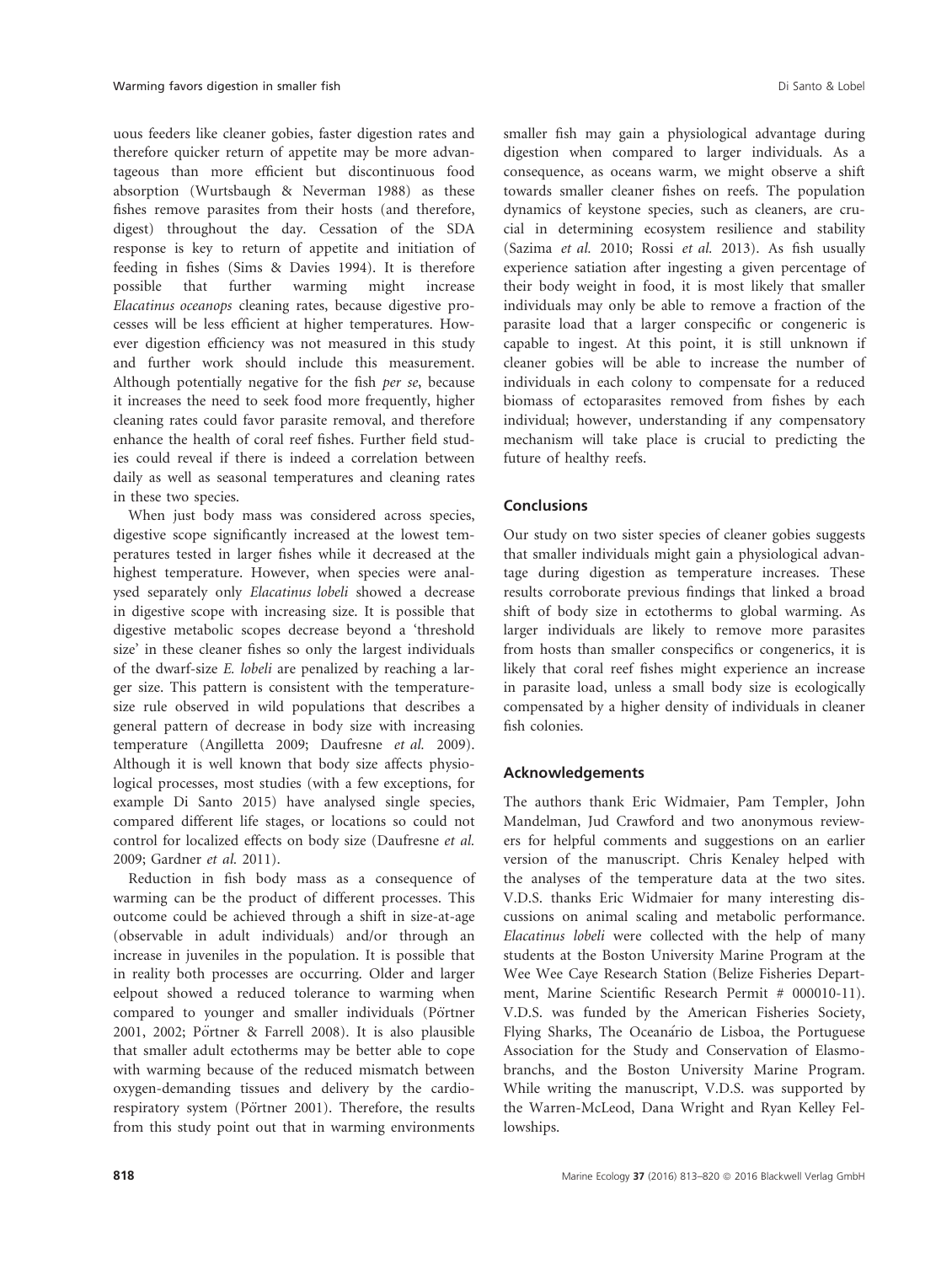#### References

Angilletta M.J. (2009) Thermal Adaptation: A Theoretical and Empirical Synthesis. Oxford University Press, New York: 305 pp. Arnal C., Côté I.M. (2000) Diet of broadstripe cleaning gobies on a Barbadian reef. Journal of Fish Biology, 57, 1075–1082.

Batty R.S., Blaxter J.H.S. (1992) The effect of temperature on the burst swimming performance of fish larvae. Journal of Experimental Biology, 170, 187–201.

Beitinger T.L., Bennett W.A. (2000) Quantification of the role of acclimation temperature in temperature tolerance of fishes. Environmental Biology of Fishes, 58, 277–288.

Cheney K.L., Côté I.M. (2005) Mutualism or parasitism? The variable outcome of cleaning symbioses. Biology Letters, 1, 162–165.

Colin P.L. (1975) The Neon Gobies: The Comparative Biology of the Gobies of the Genus Gobiosoma, Subgenus Elacitunus, (Pisces: Gobiidae) in the Tropical Western North Atlantic Ocean. TFH Publications, Neptune: 304 pp.

Daufresne M., Boët P. (2007) Climate change impacts on structure and diversity of fish communities in rivers. Global Change Biology, 13, 2467–2478.

Daufresne M., Lengfellner K., Sommer U. (2009) Global warming benefits the small in aquatic ecosystems. Proceedings of the National Academy of Sciences of the United States of America, 106, 12788–12793.

Di Santo V. (2015) Ocean acidification exacerbates the impacts of global warming on embryonic little skate, Leucoraja erinacea (Mitchill). Journal of Experimental Marine Biology and Ecology, 463, 72–78.

Di Santo V., Bennett W.A. (2011a) Is post-feeding thermotaxis advantageous in elasmobranch fishes? Journal of Fish Biology, 78, 195–207.

Di Santo V., Bennett W. (2011b) Effect of rapid temperature change on resting routine metabolic rates of two benthic elasmobranchs. Fish Physiology and Biochemistry, 37, 1–6.

Donelson J.M., Munday P.L., McCormick M.I., Nilsson G.E. (2011) Acclimation to predicted ocean warming through developmental plasticity in a tropical reef fish. Global Change Biology, 17, 1712–1719.

Fangue N.A., Bennett W.A. (2003) Thermal tolerance responses of laboratory-acclimated and seasonally acclimatized Atlantic stingray, Dasyatis sabina. Copeia, 2003, 315–325.

Farrell A.P., Hinch S.G., Cooke S.J., Patterson D.A., Crossin G.T., Lapointe M., Mathes M.T. (2008) Pacific salmon in hot water: applying aerobic scope models and biotelemetry to predict the success of spawning migrations. Physiological and Biochemical Zoology, 81, 697–709.

Ferry-Graham L.A., Gibb A.C. (2001) Comparison of fasting and postfeeding metabolic rates in a sedentary shark, Cephaloscyllium ventriosum. Copeia, 2001, 1108–1113.

Frederich M., Pörtner H.O. (2000) Oxygen limitation of thermal tolerance defined by cardiac and ventilatory

performance in spider crab, Maja squinado. American Journal of Physiology – Regulatory, Integrative and Comparative Physiology, 279, R1531–R1538.

Fry F.E.J. (1971) The effect of environmental factors on the physiology of fish. In: Hoar W.S., Randall D.J. (Eds), Fish Physiology, Vol. 6. Academic Press, New York: 1–98.

Fry F.E.J., Hart J.S. (1948) The relation of temperature to oxygen consumption in the goldfish. The Biological Bulletin, 94, 66–77.

Gardner J.L., Peters A., Kearney M.R., Joseph L., Heinsohn R. (2011) Declining body size: a third universal response to warming? Trends in Ecology & Evolution, 26, 285–291.

Graham M.H., Kinlan B.P., Druehl L.D., Garske L.E., Banks S. (2007) Deep-water kelp refugia as potential hotspots of tropical marine diversity and productivity. Proceedings of the National Academy of Sciences of the United States of America, 104, 16576–16580.

Grutter A.S. (1999) Cleaner fish really do clean. Nature, 398, 672–673.

Grutter A.S., Hendrikz J. (1999) Diurnal variation in the abundance of juvenile parasitic gnathiid isopods on coral reef fish: implications for parasite-cleaner fish interactions. Coral Reefs, 18, 187–191.

Hesthagen T., Hindar K., Jonsson B., Ousdal J.O., Holthe H. (1995) Effects of acidification on normal and dwarf Arctic charr Salvelinus alpinus (L.) in a Norwegian lake. Biological Conservation, 74, 115–123.

IPCC (2013) Climate Change: The Assessment Reports of the Intergovernmental Panel on Climate Change. Cambridge University Press, Cambridge: 1535 pp

Jobling M. (1981) The influences of feeding on the metabolic rate of fishes: a short review. Journal of Fish Biology, 18, 385–400.

Johansen J.L., Jones G.P. (2011) Increasing ocean temperature reduces the metabolic performance and swimming ability of coral reef damselfishes. Global Change Biology, 17, 2971–2979.

Kassahn K.S., Crozier R.H., Pörtner H.O., Caley M.J. (2009) Animal performance and stress: responses and tolerance limits at different levels of biological organisation. Biological Reviews, 84, 277–292.

Magnuson J.J., Crowder L.B., Medvick P.A. (1979) Temperature as an ecological resource. American Zoologist, 19, 331.

McKenzie D.J., Estivales G., Svendsen J.C., Steffensen J.F., Agnèse J.F. (2013) Local adaptation to altitude underlies divergent thermal physiology in tropical killifishes of the genus Aphyosemion. PLoS ONE, 8, e54345.

National Research Council (1993) Nutrient requirements of fish. Course Technology.

Neverman D., Wurtsbaugh W.A. (1994) The thermoregulatory function of diel vertical migration for a juvenile fish, Cottus extensus. Oecologia, 98, 247–256.

Ohlberger J., Mehner T., Staaks G., Hölker F. (2012) Intraspecific temperature dependence of the scaling of metabolic rate with body mass in fishes and its ecological implications. Oikos, 121, 245–251.